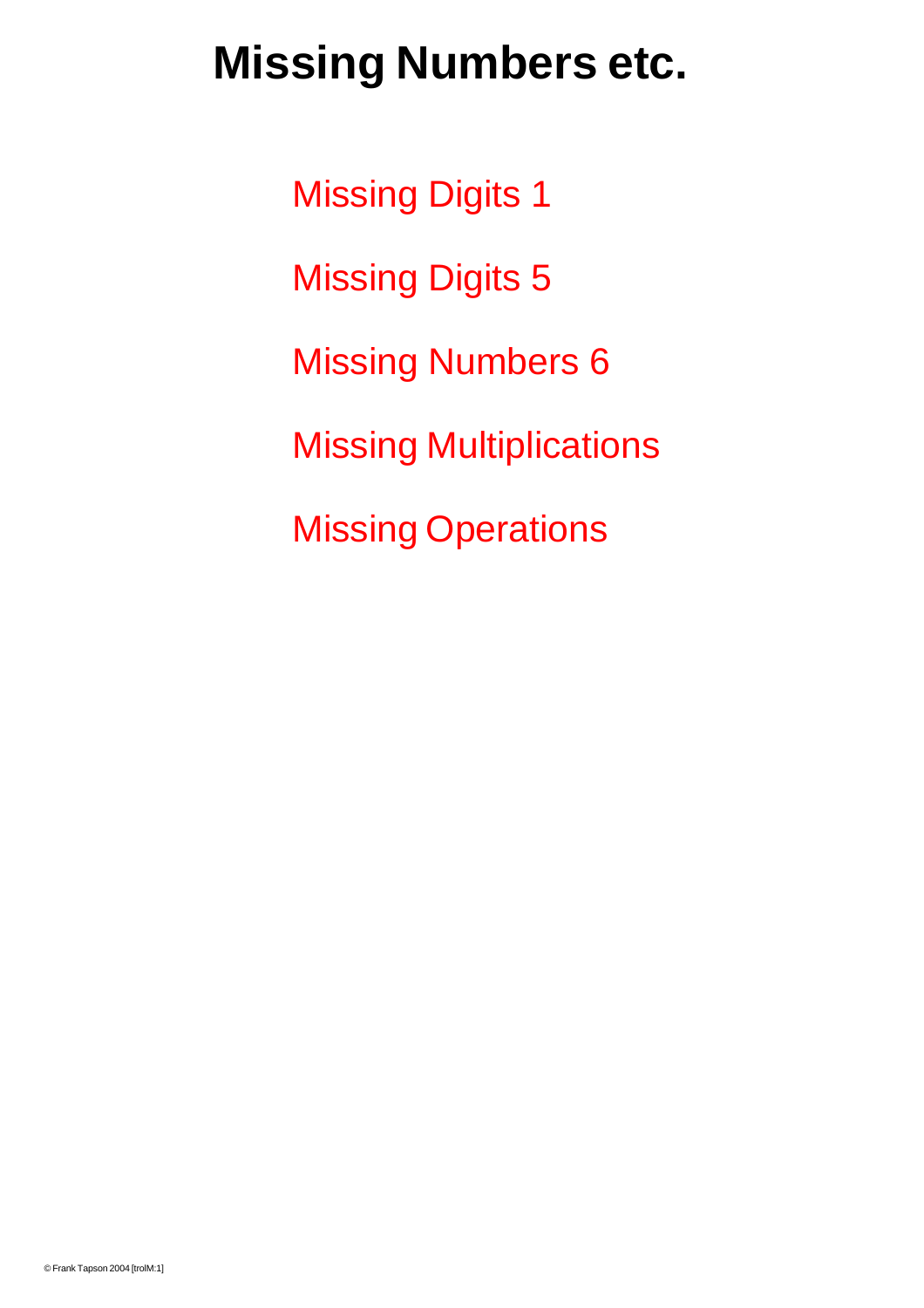#### **Missing Digits - 1**

In each of these sums digits have been left out, as shown by the empty squares. Fill in the missing digits.

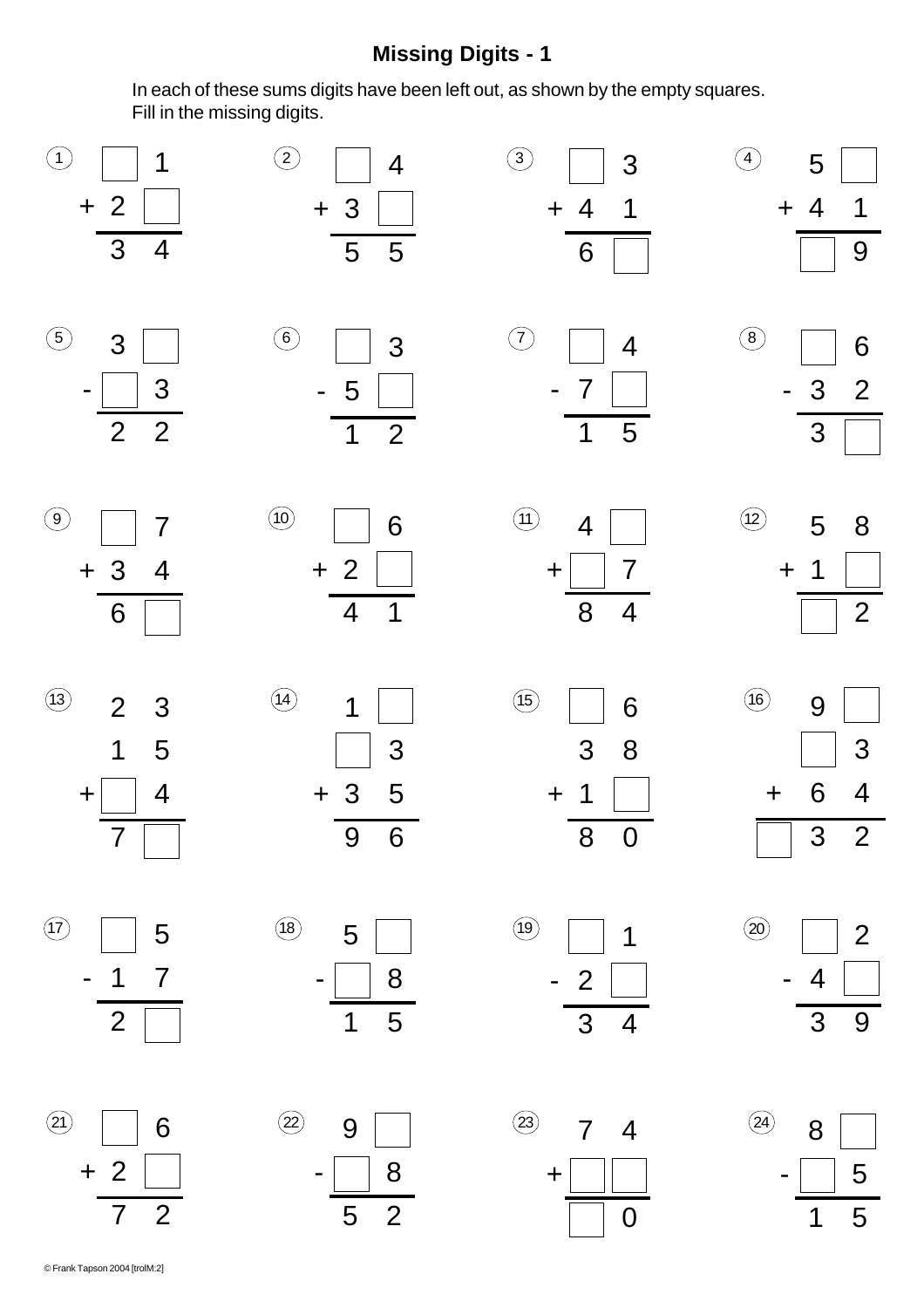## **Missing Digits - 5**

In each of these sums digits have been left out, as shown by **\_**. Fill in the missing digits.

|     | 1. $2 - + -7 = 61$               |     | 2. $-6 + 3 - 81$                           |
|-----|----------------------------------|-----|--------------------------------------------|
|     | 3. $-8 + 7 - = 122$              |     | 4. $6 + 6 = 153$                           |
|     | $5. \quad 8 + 9 = 44$            |     | 6. $5 - + -4 = -11$                        |
|     | 7. $-3$ + $-4$ = 220             | 8.  | $7 + -7 = 272$                             |
|     | 9. $2_{-}$ + $-$ 47 = 553        | 10. | $-16 + 2 - = 645$                          |
|     | 11. $8 - -7 = 36$                |     | 12. $-4$ - 2 = 46                          |
|     | 13. $\sqrt{6 - 4} = 48$          |     | 14. $8 - -7 = 47$                          |
|     | 15. $-3 - -6 = 82$               | 16. | $-27 - 4 = 84$                             |
|     | $17. \quad \_ 3 - 8 \quad = 157$ |     | 18. $-3 - -5 = 257$                        |
|     | 19. $-58 - 2 - 375$              |     | 20. $5-9$ - $7-$ = 193                     |
|     | 21. $2 - x - 3 = 1219$           |     | 22. $4 - x - 9 = 1363$                     |
|     | 23. $-9 \times 7 = 1501$         |     | 24. $-9 \times 3 = 2183$                   |
|     | 25. $-1 - x 4 = 4633$            | 26. | $-23 \times 5 = 5459$                      |
| 27. | $-27 \times 6 = 7747$            | 28. | $-3 - x - 1 = 9727$                        |
|     | 29. $- x - = 8091$               |     | 30. $\qquad \qquad - \times \qquad = 8064$ |
|     | 31. $-2 = 1 \div 2 = 67$         |     | 32. $-2 = 7 \div 2 = 73$                   |
|     | 33. $-2 = 9 \div 4 = 83$         |     | 34. $\qquad \qquad -1 + 5 = 93$            |
|     | 35. $35_{--} \div 7 = 97$        |     | 36. $43 - 7 = 3 = 83$                      |
|     | 37. $2 - 3 \div 1 = 19$          |     | 38. $2 - 3 \div 1 = 17$                    |
|     | 39. $7553 \div \_ = \_ = \_$     |     | 40. 7938 $\div$ $_{--}$ = $_{--}$          |
|     | 41. $-2 = 2025$                  |     | 42. $-2^2 = 1296$                          |
|     | 43. $\frac{3}{2}$ = 29791        |     | 44. $\frac{3}{2}$ = 74088                  |
|     | 45. $\frac{2}{x^2} = 28$         |     | 46. $\frac{2}{x^2} = 44$                   |
|     | 47. $-2 = 33$                    |     | 48. $\frac{2}{x} = 44$                     |
|     | 49. $  ^3$ = 5 $ -$              |     | 50. $  ^3$ = 9 $ -$                        |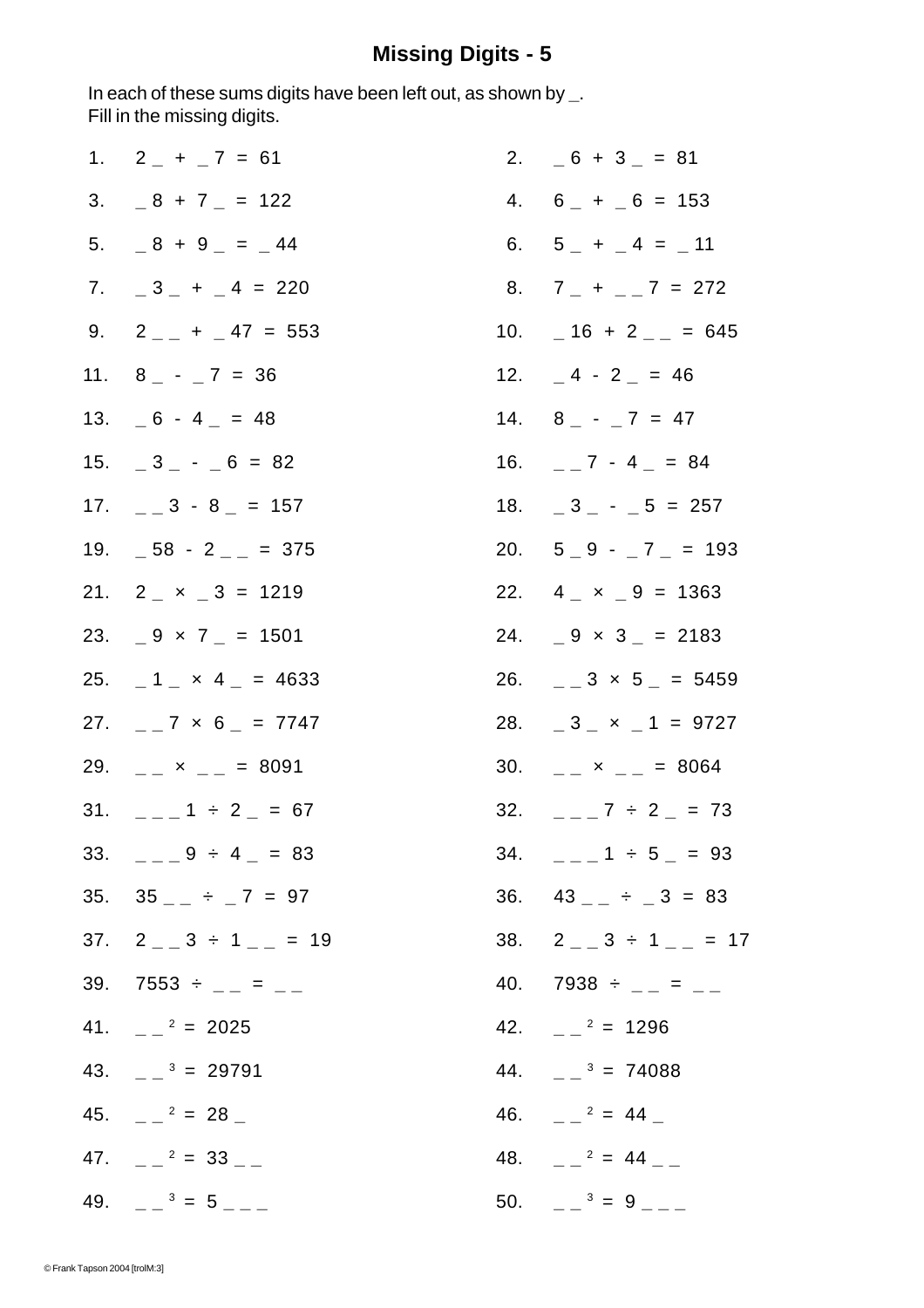### **Missing Numbers - 6**

In each of the sums given below a number has been left out, as shown by an empty rectangular box. Work out what the missing number is and write it in the box.

| 1.  | $+ 96 = 302$                                   | 2.  | $372 +$ $= 589$               |
|-----|------------------------------------------------|-----|-------------------------------|
| 3.  | $ 17.8 +  $ = 64                               | 4.  | $+ 13.6 = 36.1$               |
| 5.  | $-317 = 508$                                   | 6.  | $1074$ - $= 413$              |
| 7.  | $67.3  = 48.5$                                 | 8.  | $\vert$ - 34.7 = 86.8         |
| 9.  | $\times$ 31 = 1736<br><b>Contract Contract</b> | 10. | $26 \times$ = 988             |
|     | 11. 2.5 $\times$   = 11.75                     | 12. | $\vert x \vert 8.3 = 28.22$   |
| 13. | $\div 56 = 47$                                 | 14. | $646 \div$ = 34               |
|     | 15. 86.7 $\div$   = 10.2                       | 16. | $\div$ 3.9 = 6.7              |
|     | 17. $347 +$ $= 628$                            | 18. | $-161 = 557$                  |
|     | 19. $34 \times  $ = 2006                       | 20. | $391 \div   = 23$             |
| 21. | $+9.6 = 17.4$                                  | 22. | $\vert x \vert 43 = 2408$     |
| 23. | $\div 67 = 84$                                 | 24. | $50 +$ = 63.4                 |
| 25. | $-5.68 = 1.76$                                 | 26. | $7.84 \times \vert$ = 26.5776 |
| 27. | $9.08 +$ $= 15.64$                             | 28. | $\div$ 77 = 61                |
|     | 29. $11.26$ - $\vert$ = 3.48                   | 30. | $-6.25 = 1.87$                |
| 31. | $\times$ 3.7 = 13.69<br>1999 - J               | 32. | $+ 7.36 = 13.19$              |
|     | 33. $11.04 \div \boxed{ } = 4.8$               | 34. | $x 2.6 = 6.76$                |
| 35. | $+ 30 = 47.6$                                  | 36. | $-3.27 = 6.73$                |
| 37. | $5.81 \times$<br>$= 23.9372$                   | 38. | $53.58 \div$ = 9.4            |
| 39. | $-1.04 = 9.96$                                 | 40. | $= 8.79$<br>$14.46 -$         |
| 41. | $+36.8 = 202$                                  | 42. | $\times 0.07 = 0.084$         |
| 43. | $\div$ 0.06 = 27.8                             | 44. | $0.986 +$ = 2.624             |
| 45. | $0.1024 \div$   = 0.04                         | 46. | $\div$ 0.35 = 67.2            |
| 47. | $\vert x\vert 0.037 = 1.7316$                  | 48. | $\times$ 1.87 = 0.1122        |
| 49. | $0.021 \times$   = 0.3444                      | 50. | 0.8959 :<br>$\vert = 0.17$    |

| 1 <sub>1</sub> | $+ 96 = 302$                  | 2.  | $372 +$<br>$= 589$                |
|----------------|-------------------------------|-----|-----------------------------------|
| 3.             | $ 17.8 +  $ = 64              | 4.  | $+ 13.6 = 36.1$                   |
| 5.             | $-317 = 508$                  | 6.  | $ 1074 -   = 413$                 |
| 7.             | $67.3  = 48.5$                | 8.  | $-34.7 = 86.8$                    |
| 9.             | $\vert \times 31 = 1736$      |     | 10. 26 $\times$   = 988           |
|                | 11. 2.5 $\times$   = 11.75    | 12. | $\vert x \vert 8.3 = 28.22$       |
| 13.            | $ \div 56 = 47$               | 14. | $646 \div$ = 34                   |
| 15.            | 86.7 $\div$  <br>$= 10.2$     | 16. | $\div 3.9 = 6.7$                  |
|                | 17. $347 +$<br>$\vert = 628$  | 18. | $-161 = 557$                      |
|                | 19. $34 \times  $ = 2006      | 20. | $391 \div  $   = 23               |
| 21.            | $+9.6 = 17.4$                 | 22. | $\vert \times 43 = 2408$          |
| 23.            | $\div$ 67 = 84                |     | 24. $50 +$ = 63.4                 |
| 25.            | $-5.68 = 1.76$                | 26. | $7.84 \times  $ = 26.5776         |
| 27.            | $9.08 +$ $= 15.64$            | 28. | $\div$ 77 = 61                    |
|                | 29. $11.26$ - $\vert$ = 3.48  | 30. | $-6.25 = 1.87$                    |
| 31.            | $\times$ 3.7 = 13.69          | 32. | $+ 7.36 = 13.19$                  |
|                | 33. $11.04 \div$ = 4.8        | 34. | $\times$ 2.6 = 6.76               |
| 35.            | $+ 30 = 47.6$                 | 36. | $-3.27 = 6.73$                    |
| 37.            | $5.81 \times$   = 23.9372     | 38. | $53.58 \div$ = 9.4                |
| 39.            | $-1.04 = 9.96$                | 40. | $14.46 -$<br>$= 8.79$             |
| 41.            | $+36.8 = 202$                 | 42. | $\vert \times 0.07 = 0.084 \vert$ |
| 43.            | $\div$ 0.06 = 27.8            | 44. | $0.986 +$   = 2.624               |
| 45.            | $0.1024 \div$ = 0.04          | 46. | $\div$ 0.35 = 67.2                |
| 47.            | $\times$ 0.037 = 1.7316       | 48. | $\times$ 1.87 = 0.1122            |
|                | 49. $0.021 \times  $ = 0.3444 |     | 50. $0.8959 \div$ $\vert$ = 0.17  |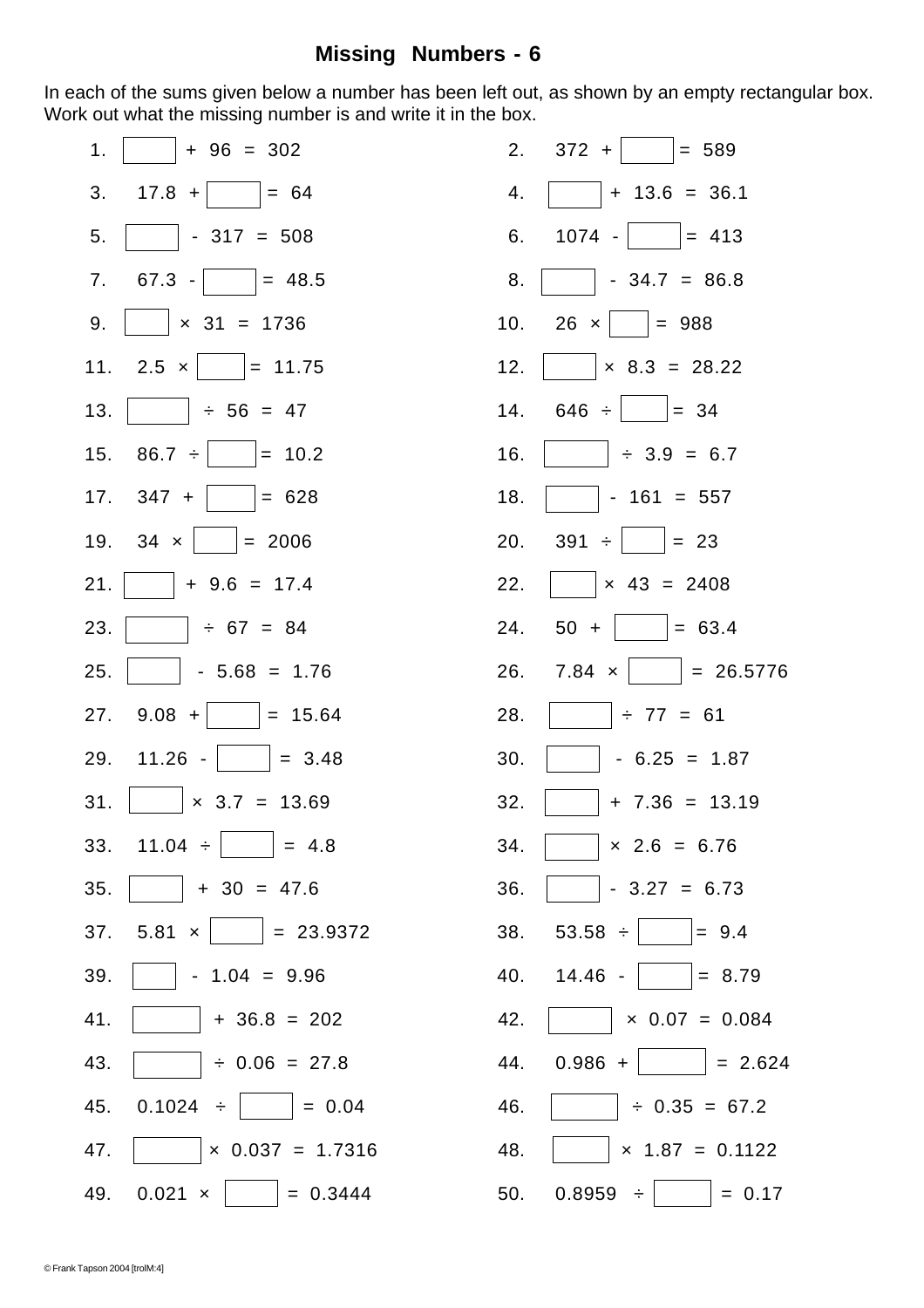## **Missing Multiplications**

Fill in ALL of the missing numbers in these multiplication squares. Along the top and side of each square, **only** the numbers 2, 3, 4, 5, 6, 7, 8, and 9 have been used, and **none of them is repeated**.

| 1 |    | 9 nave been use |    |                |  |  |  |  |  |
|---|----|-----------------|----|----------------|--|--|--|--|--|
| × | 7  |                 | 6  | $\overline{2}$ |  |  |  |  |  |
| 3 |    |                 | 18 |                |  |  |  |  |  |
| 9 |    | 72              |    |                |  |  |  |  |  |
| 5 |    |                 |    | 10             |  |  |  |  |  |
| 4 | 28 |                 |    |                |  |  |  |  |  |

| $\overline{2}$ | $\bm{x}$ | 4  | 7 | $\overline{2}$ | 9 | $\mathbf{3}$ | X |
|----------------|----------|----|---|----------------|---|--------------|---|
|                | 8        |    |   |                |   |              | 4 |
|                | 3        |    |   |                |   |              |   |
|                |          | 24 |   |                |   |              |   |
|                | 5        |    |   |                |   |              | 9 |

| 3 | ×              | 5 |    | $\overline{2}$ | 3  |
|---|----------------|---|----|----------------|----|
|   | 4              |   |    |                |    |
|   |                |   | 48 |                | 24 |
|   | $\overline{7}$ |   |    |                |    |
|   | 9              |   |    |                |    |

| 4              |   |   |    |   |  |  |  |  |  |  |
|----------------|---|---|----|---|--|--|--|--|--|--|
| $\pmb{\times}$ | 9 | 5 |    | 4 |  |  |  |  |  |  |
| $\overline{2}$ |   |   |    |   |  |  |  |  |  |  |
|                |   |   | 21 |   |  |  |  |  |  |  |
| 6              |   |   |    |   |  |  |  |  |  |  |
| 8              |   |   | 56 |   |  |  |  |  |  |  |

| 5 | $\pmb{\times}$ | 3 |    | 9 |    | 6 |
|---|----------------|---|----|---|----|---|
|   | 8              |   |    |   |    |   |
|   |                |   | 28 |   | 35 |   |
|   | $\overline{2}$ |   |    |   |    |   |
|   | 6              |   |    |   |    |   |

| ×               | 3 |    | 9 |    | $'$ 6 | $\bm{x}$ | $\mathbf{3}$ | $\overline{7}$ |    | 5 |
|-----------------|---|----|---|----|-------|----------|--------------|----------------|----|---|
| 8               |   |    |   |    |       | 6        |              |                |    |   |
|                 |   | 28 |   | 35 |       |          |              |                | 16 |   |
| $\overline{2}$  |   |    |   |    |       |          |              |                |    |   |
| $6\phantom{1}6$ |   |    |   |    |       |          |              |                | 72 |   |

| 7              |   |    |    |   |         |   |
|----------------|---|----|----|---|---------|---|
| ×              | 7 |    |    | 5 | $\bf 8$ |   |
| 8              |   |    |    |   |         |   |
|                |   | 36 | 12 |   |         | 9 |
|                |   | 54 |    |   |         | 3 |
| $\overline{2}$ |   |    |    |   |         |   |
|                |   |    |    |   |         |   |

 $\widehat{10}$ 

| Ÿ |    |    |                |    |
|---|----|----|----------------|----|
| × |    |    | $\overline{2}$ |    |
|   |    | 30 |                |    |
|   | 12 |    |                | 36 |
|   |    | 40 |                |    |
| 7 |    |    |                |    |



| $\overline{9}$ | × | 4 |    |    |    |
|----------------|---|---|----|----|----|
|                |   |   | 14 |    | 42 |
|                | 8 |   |    |    |    |
|                |   |   |    | 45 | 30 |
|                |   |   |    |    |    |

| $\frac{11}{1}$ | $\bm{x}$ |    |    |    |    | 12 |
|----------------|----------|----|----|----|----|----|
|                |          |    | 72 | 16 |    |    |
|                |          |    | 63 |    |    |    |
|                |          |    | 45 |    |    |    |
|                |          | 12 |    |    | 18 |    |

| $\mathbf{2}$ | × |    |    |    |    |
|--------------|---|----|----|----|----|
|              |   |    |    | 36 |    |
|              |   |    |    |    |    |
|              |   |    |    | 12 |    |
|              |   | 30 | 42 |    | 48 |